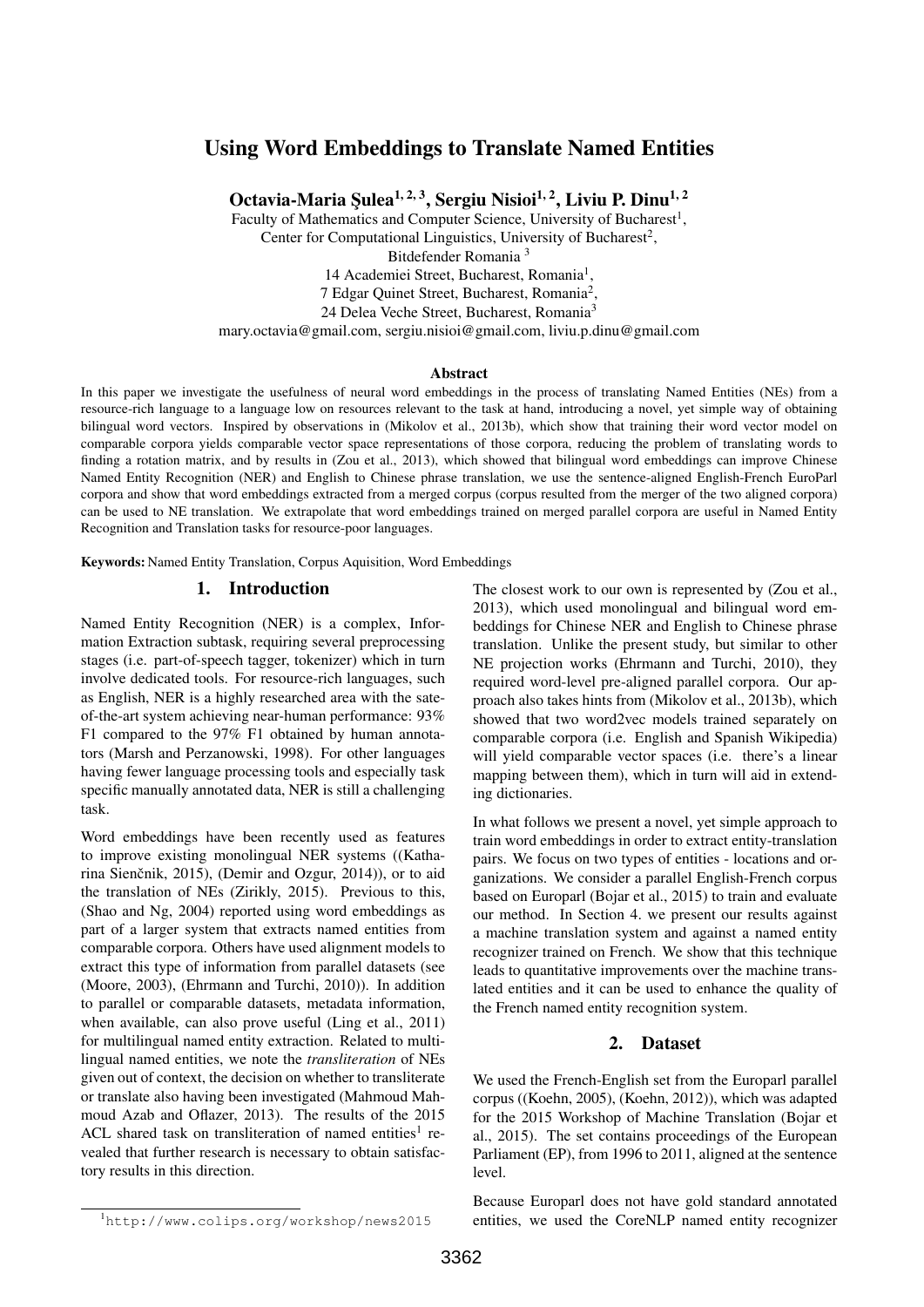(Finkel et al., 2005) to extract locations and organizations. The choice of NE types was due to the domain the dataset belongs to, which most often will contain these two types and will have the person type, for instance, shared between source and target language. Regarding error rates with our NE acquisition strategy, we are aware that the entities discovered this way can also contain erroneous information, yet this is the only option and as such a typical first step in NE projection when manually annotated data lacks in both source and target language. By this approach we attempt to bring into discussion the extension of monolingual NER taggers from languages where it performs very well to languages where the performance is weaker. To compare the English entities extracted with CoreNLP against the French equivalent, we used NERC-fr (Azpeitia et al., 2014) - a named entity recognizer trained on the French ESTER corpus ((Galliano et al., 2009) (Galliano et al., 2014)), which contains annotated and transcribed news speeches. Its training domain suggests that locations and organizations are probably often encountered in the annotated version.

|               | <b>English</b> | French     |
|---------------|----------------|------------|
| <b>Types</b>  | 314,505        | 154,630    |
| Tokens        | 50,263,003     | 59,040,195 |
| Organizations | 907,302        | 284,808    |
| Locations     | 582,412        | 430,476    |
| Sentences     | 2,007,723      |            |

Table 1: Statistics on the English and French parallel corpus.

In Table 1, we render basic statistics of the French-English Europarl corpus<sup>2</sup>. Two important observations arise here. First, the number of types (unique words) within the French corpus is considerably smaller than the English equivalent, but, at the same time, there are 9 million more tokens in the French corpus. This fact is an indicator that the French version is less varied lexically. The second observation is related to the number of entities discovered by CoreNLP in English and by NERC-fr in French. While the number of locations is more or less comparable, the number of organizations is at least three times larger in English than French. A fact that can be attributed to the different standards (between English and French) of writing organizations with uppercase letters which can influence the quality of the French NER tool used.

### 3. Our Approach

The word embeddings are extracted using the skip-gram model, as introduced in (Mikolov et al., 2013a) and integrated in the gensim Python module (Rehur̃ek and Sojka, 2010). In addition, we use the Microsoft Bing Translator  $API<sup>3</sup>$  to obtain a machine translation of the entities identified on the English corpus.

In order to take advantage of the parallel aspect of our corpora (i.e. that we know apriori which sentence in English is the translation of which sentence in French), we forcefully introduced a high similarity between vectors of words appearing in the same sentence, but different language, by training the word2vec model on the corpus resulted from merging the two parallel corpora, sentence by sentence. More precisely, the merger was done so that, on each line of the resulting corpus, there was the English sentence followed by its French translation. This corpus was stripped of all punctuation marks with the exception of the apostrophe and the upper case letters. The upper case was maintained so that the embeddings model made a better distinction between a NE and its common noun counterpart such as *house* vs *House*, where the latter refers to the people assembled in the European Parliament. The apostrophe was maintained to keep the French articles as part of the words.

Once the merged corpus was obtained and preprocessed, we ran the gensim Phrases model<sup>4</sup>, implemented after (Mikolov et al., 2013c), to extract from it word level bigrams, trigrams, and 4-grams. This was done in order to check whether the conclusions in (Passos et al., 2014) related to the usefulness in NER of embeddings trained over phrases instead of words applied to our corpora. The window size  $w$  of the training algorithm was decided by the following formula:

$$
w = \bar{x} + 2\sigma(x)
$$

where  $\bar{x}$  is the mean sentence length in words and  $\sigma(x)$ is the standard deviation. This gave us a window of approximately 100 words. We used an embedding size of 512 words and we did not restrict the size of the dictionary nor did we prune words that were below a certain frequency. By this, we allowed words that rarely appear (e.g. acronyms) to be taken into account.

The bigram and trigram models were also extracted from the monolingual corpora, where we noticed that multiword NEs that were identified by the Phrases module as frequently occuring bigrams in one corpus were also identified in the other corpus, although the training was done separately, which intuitively is as expected. These merged n-gram corpora were used to train several word2vec models. We then translated each English NE identified by the CoreNLP NER into French using Bing and used these translations as a baseline. Granted, since the EuroParl corpus is not manually annotated for NE, we cannot properly test the accuracy of our model, but some comparisons can be drawn as will be discussed in the following section.

### 4. Results. Discussion

Table 4. shows a few examples for the first and second results, along with their scores, obtained when applying the *most similar* function (implemented using cosine distance) to the addition of the vectors for each word in an English NE (as identified by the CoreNLP NER). The vectors here were trained on the unigram corpus (i.e. collocations were not treated as a single word).

4 http://radimrehurek.com/gensim/models/phrases.html

<sup>&</sup>lt;sup>2</sup>The annotated corpora together with the experiments in this paper, available at http://nlp.unibuc.ro/resources. html

<sup>3</sup>http://www.microsoft.com/en-us/ translator/translatorapi.aspx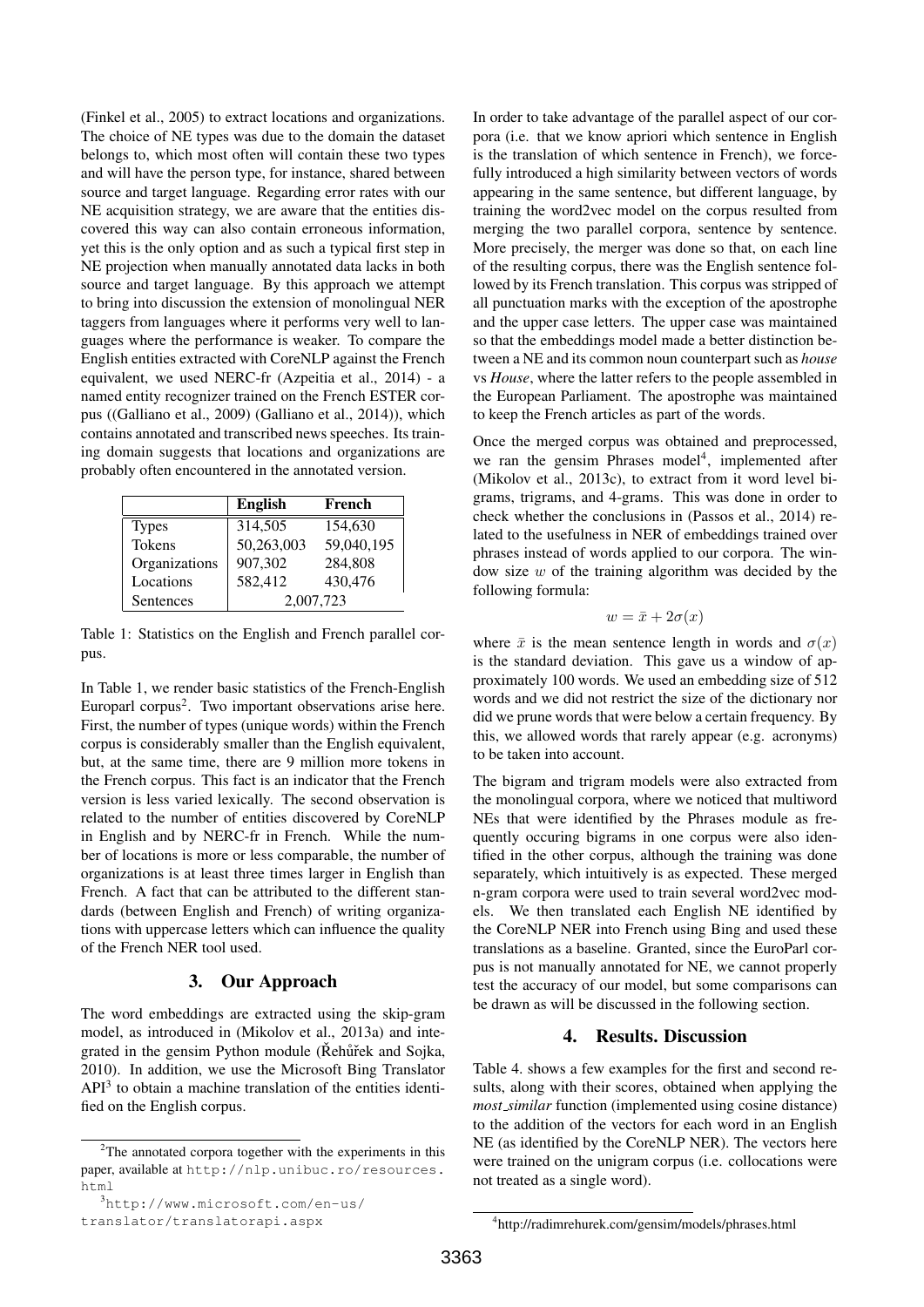| English              | 1st results    | Score | 2nd results    | Score |
|----------------------|----------------|-------|----------------|-------|
| <b>Member States</b> | États          | 0.86  | <b>Membres</b> | 0.85  |
| Scotland             | Ecosse         | 0.87  | Wales          | 0.70  |
| New York             | <b>Zealand</b> | 0.53  | Londres        | 0.51  |
| London               | Londres        | 0.89  | Paris          | 0.64  |
| Romania              | Roumanie       | 0.88  | Bulgaria       | 0.78  |

Table 2: Some English to French NE translations using the 1st and 2nd most similar word vectors in the word2vec model and their corresponding similarity scores

We immediately notice very high similarity scores between an English NE and the French words pertaining to the French translation of that NE. The downside to this approach is that NEs that are written identically in both languages (e.g. *New York*) will not have two separate vectors and, therefore, the result of the *most similar* function will not lead to its correct "translation" (in this case, the result should be equal to the vector given as argument to the function) and, instead, will return the next most similar, which usually is another English word. However, one can argue that this sort of NEs don't actually require a translation and we can thus easily find a solution to this problem by either checking whether the English NE appears in the French corpus, or by using the information that the first and second most similar results are not French words and that their scores are much lower than in the case of French translations of English NEs. We therefore ignored this class and proceeded to look only at the NEs which shared no common word in the two languages.

Since the EuroParl corpus is not annotated for NEs and therefore a clearcut metric such as BLEU cannot be computed, we proceeded to compute how many of the Bing translations were actually in the French corpus and compare that percentage with how many of the NEs translated with our word2vec models were also in. In doing so, we assumed it unlikely for names of organisations or locations, which often times are multiword expressions, would appear in the French text in exactly the order Bing translated them in and as common nouns (i.e. not representing NEs).

With the Bing translation, only 63% of the translated organization NEs and 71% of the translated location NEs actually appeared in the French EuroParl corpus. However, the location dataset was considerably smaller than the oganization one (CoreNLP identified 9188 unique locations and 31537 unique organizations). We also noticed that the organization dataset extracted with CoreNLP incorrectly contained locations such as Barents Sea. Out of all the NEs identified by CoreNLP and translated with Bing, 67% of the locations and 54% of the organizations contained one or more words which were common to both languages. We proceeded to look at unigram and bigram English NEs which did not share any word with their translations (e.g. *European Parliament* vs. *Parlament Européen*).

For the locations dataset, out of the 3029 (43% of the entire dataset) English NEs which did not share any word with their Bing translation, 1251 (41% of unshared NEs and 13% of the entire dataset) were unigrams (e.g. *America* vs.

| Model          |          | $\#$ correct 1 gram NEs $\#$ correct 2 gram NEs $\ $ |
|----------------|----------|------------------------------------------------------|
| Bing           | ${<}1\%$ | $1.2\%$                                              |
| word2vec   19% |          | 6%                                                   |

Table 3: Comparison between word2vec trained on the merged corpus and Bing results for Location NEs

| Model             | $\#$ correct 1 gram NEs $\#$ correct 2 gram NEs |         |
|-------------------|-------------------------------------------------|---------|
| Bing              | $\langle 1\%$                                   | $1.2\%$ |
| word2vec   $23\%$ |                                                 | 11%     |

Table 4: Comparison between word2vec trained on the merged corpus and Bing results for Organization NEs

*Amerique*) and 1212 were bigrams (e.g. *United States* vs. *États Unis*). Since these NEs covered roughly 81% of the entire dataset, we focused on them.

As shown in Table 4., out of the Bing translations of the unshared unigram Location NEs less than 1% were found correct (i.e. were contained in the French corpus) and out of the Bing unshared bigrams, only 1.2% were correct. When using only the first two results from the most similar function of word2vec trained on the unigram merged corpus, out of the 1251 unigram unshared NEs, 19% of the translations were present in the French corpus in that exact form and, out of the 1212 bigram unshared NEs, 6% of the translations were present.

In the case of the organization NEs (see Table 4.), out of a total of 14654 unshared NEs, 10% were unigram NEs and 4143 (28%) were bigram NEs. Out of the 1499 unshared unigram organization NEs, less than 1% translated by Bing were also present in the French corpus and, out of the 4143 unshared bigram organization NEs, 1.2% translated by Bing were present in the corpus. In the case of word2vec, out of the 1499 unshared unigrams, 23% matched multiword expressions in the French corpus, and, out fo the 4143 unshared bigrams, 11% of the translations resulted in using either the first or second result from most similar were present in French. In both cases, we see an important improvement when using word2vec.

### 5. Conclusions and Future Work

In this paper, we have introduced a novel approach of employing word embeddings to create named entity resources for low resourced languages. Our unsupervised machine learning approach requires a parallel corpus consisting of one or more languages and a named entity tagger for one of the languages. This approach can potentially be useful to translate or find multilingual equivalents not only for entities, but also for collocations or multi-word units. Our results show that the approach is more stable under context specific particularities (e.g. House as Assemblée or acronyms) and it can potentially improve tools that already exist for the target language. Overall, the number of entities discovered by word embeddings + CoreNLP for French is larger than the one obtained with NERC-fr trained on a French corpus and the one obtained using a state-of-the-art commercial machine translation system. As future work,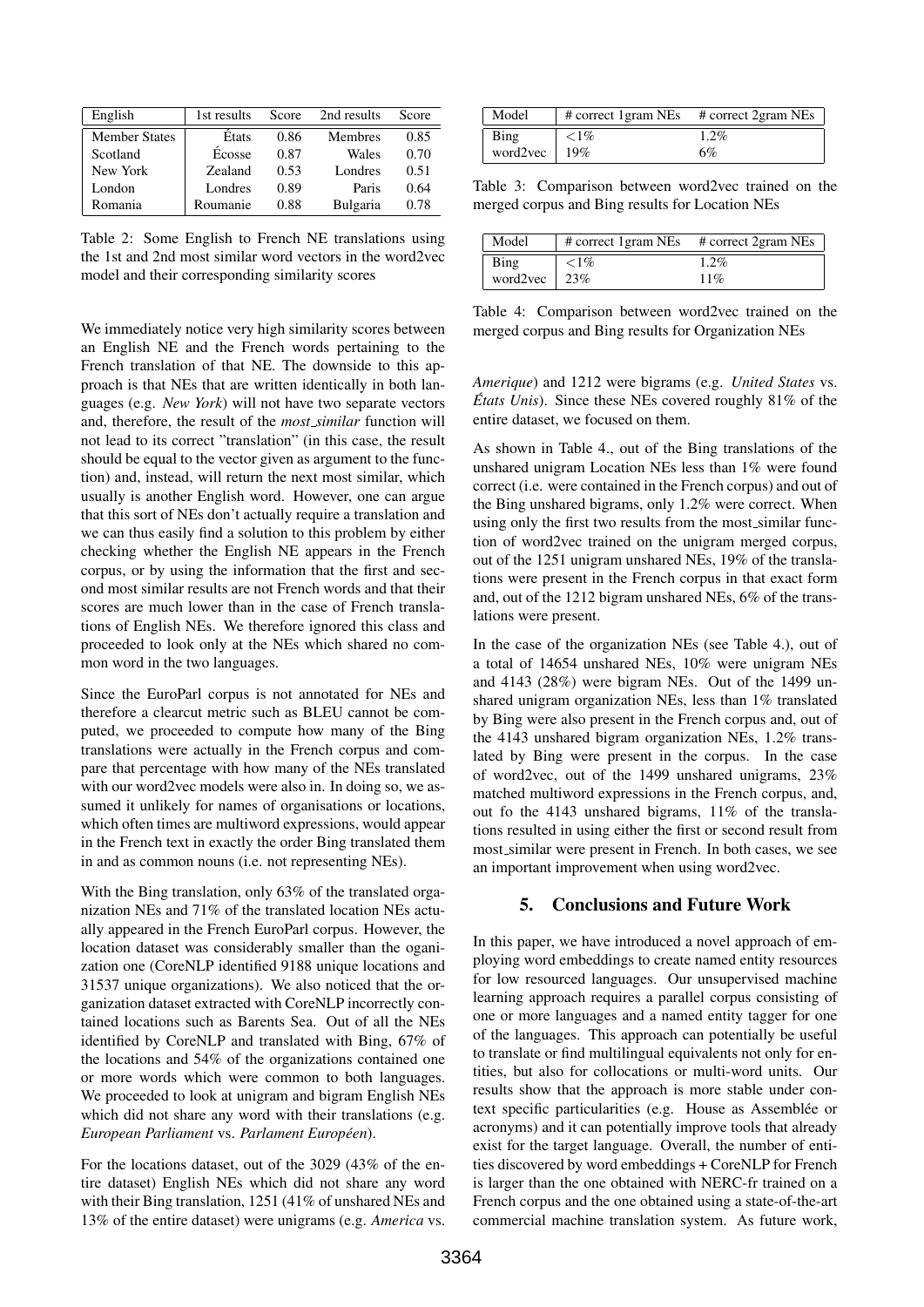we plan to extend our experiments to other less resourced languages and verify these hypotheses further. We are also in the process of developing a manual annotated corpus in order to provide consistent comparisons and additional evaluation.

### 6. Acknowledgements

We would like to thank the anonymous reviewers for their helpful feedback. The work of Octavia-Maria Sulea was initiated while affiliated with Bitdefender Romania and being funded by the strategic grant POS-DRU/187/1.5/S/155559. The work of Liviu P. Dinu was supported by UEFISCDI, PNII-ID-PCE-2011-3-0959.

### 7. Bibliographic References

- Azpeitia, A., Cuadros, M., Gaines, S., and Rigau, G. (2014). Nerc-fr: Supervised named entity recognition for french. In Petr Sojka, et al., editors, *Text, Speech and Dialogue - 17th International Conference, TSD 2014, Brno, Czech Republic, September 8-12, 2014. Proceedings*, volume 8655 of *Lecture Notes in Computer Science*, pages 158–165. Springer.
- Ondřej Bojar, et al., editors. (2015). *Proceedings of the Tenth Workshop on Statistical Machine Translation*. Association for Computational Linguistics, Lisbon, Portugal, September.
- Demir, H. and Ozgur, A. (2014). Improving named entity recognition for morphologically rich languages using word embeddings. In *13th International Conference on Machine Learning and Applications, ICMLA 2014, Detroit, MI, USA, December 3-6, 2014*, pages 117–122. IEEE.
- Ehrmann, M. and Turchi, M. (2010). Building multilingual named entity annotated corpora exploiting parallel corpora. In *Proceedings of the Workshop on Annotation and Exploitation of Parallel Corpora AEPC 2010*. Northern European Association for Language Technology (NEALT).
- Finkel, J. R., Grenager, T., and Manning, C. (2005). Incorporating non-local information into information extraction systems by gibbs sampling. In *In ACL*, pages 363–370.
- Galliano, S., Gravier, G., and Chaubard, L. (2009). The ester 2 evaluation campaign for the rich transcription of french radio broadcasts. In *Interspeech*, volume 9, pages 2583–2586.
- Katharina Sienčnik, S. (2015). Adapting word2vec to named entity recognition. In *Proceedings of the 20th Nordic Conference of Computational Linguistics (NODALIDA 2015)*, pages 239–243, Vilnius, Lithuania, May. Linköping University Electronic Press, Sweden.
- Koehn, P. (2005). Europarl: A Parallel Corpus for Statistical Machine Translation. In *Conference Proceedings: the tenth Machine Translation Summit*, pages 79– 86, Phuket, Thailand. AAMT, AAMT.
- Ling, W., Calado, P., Martins, B., Trancoso, I., Black, A. W., and Coheur, L. (2011). Named entity translation using anchor texts. In *2011 International Workshop on*

*Spoken Language Translation, IWSLT 2011, San Francisco, CA, USA, December 8-9, 2011*, pages 206–213. ISCA.

- Mahmoud Mahmoud Azab, Houda Bouamor, B. M. and Oflazer, K. (2013). Dudley North visits North London: Learning When to Transliterate to Arabic. In *Proceedings of NAACL 2013*. ACL, January.
- Marsh, E. and Perzanowski, D. (1998). Muc-7 evaluation of ie technology: Overview of results. In *Seventh Message Understanding Conference (MUC-7): Proceedings of a Conference Held in Fairfax, Virginia, April 29 - May 1, 1998*.
- Mikolov, T., Chen, K., Corrado, G., and Dean, J. (2013a). Efficient estimation of word representations in vector space. *CoRR*, abs/1301.3781.
- Mikolov, T., Le, Q. V., and Sutskever, I. (2013b). Exploiting similarities among languages for machine translation. *CoRR*, abs/1309.4168.
- Mikolov, T., Sutskever, I., Chen, K., Corrado, G. S., and Dean, J. (2013c). Distributed representations of words and phrases and their compositionality. In Christopher J. C. Burges, et al., editors, *Advances in Neural Information Processing Systems 26: 27th Annual Conference on Neural Information Processing Systems 2013. Proceedings of a meeting held December 5-8, 2013, Lake Tahoe, Nevada, United States.*, pages 3111–3119.
- Moore, R. C. (2003). Learning translations of namedentity phrases from parallel corpora. In *Proceedings of the European Chapter of the Association for Computational Linguistics*, pages 259–266.
- Passos, A., Kumar, V., and McCallum, A. (2014). Lexicon infused phrase embeddings for named entity resolution. In *Proceedings of the Eighteenth Conference on Computational Natural Language Learning*, pages 78–86, Ann Arbor, Michigan, June. Association for Computational Linguistics.
- Řehůřek, R. and Sojka, P. (2010). Software Framework for Topic Modelling with Large Corpora. In *Proceedings of the LREC 2010 Workshop on New Challenges for NLP Frameworks*, pages 45–50, Valletta, Malta, May. ELRA. http://is.muni.cz/ publication/884893/en.
- Shao, L. and Ng, H. T. (2004). Mining new word translations from comparable corpora. In *Proceedings of the 20th international conference on Computational Linguistics*, page 618. Association for Computational Linguistics.
- Zirikly, A. (2015). Cross-lingual transfer of named entity recognizers without parallel corpora. In *Proceedings of the 53rd Annual Meeting of the Association for Computational Linguistics and the 7th International Joint Conference on Natural Language Processing of the Asian Federation of Natural Language Processing, ACL 2015, July 26-31, 2015, Beijing, China, Volume 2: Short Papers*, pages 390–396. The Association for Computer Linguistics.
- Zou, W. Y., Socher, R., Cer, D. M., and Manning, C. D. (2013). Bilingual word embeddings for phrase-based machine translation. In *Proceedings of the 2013 Con-*